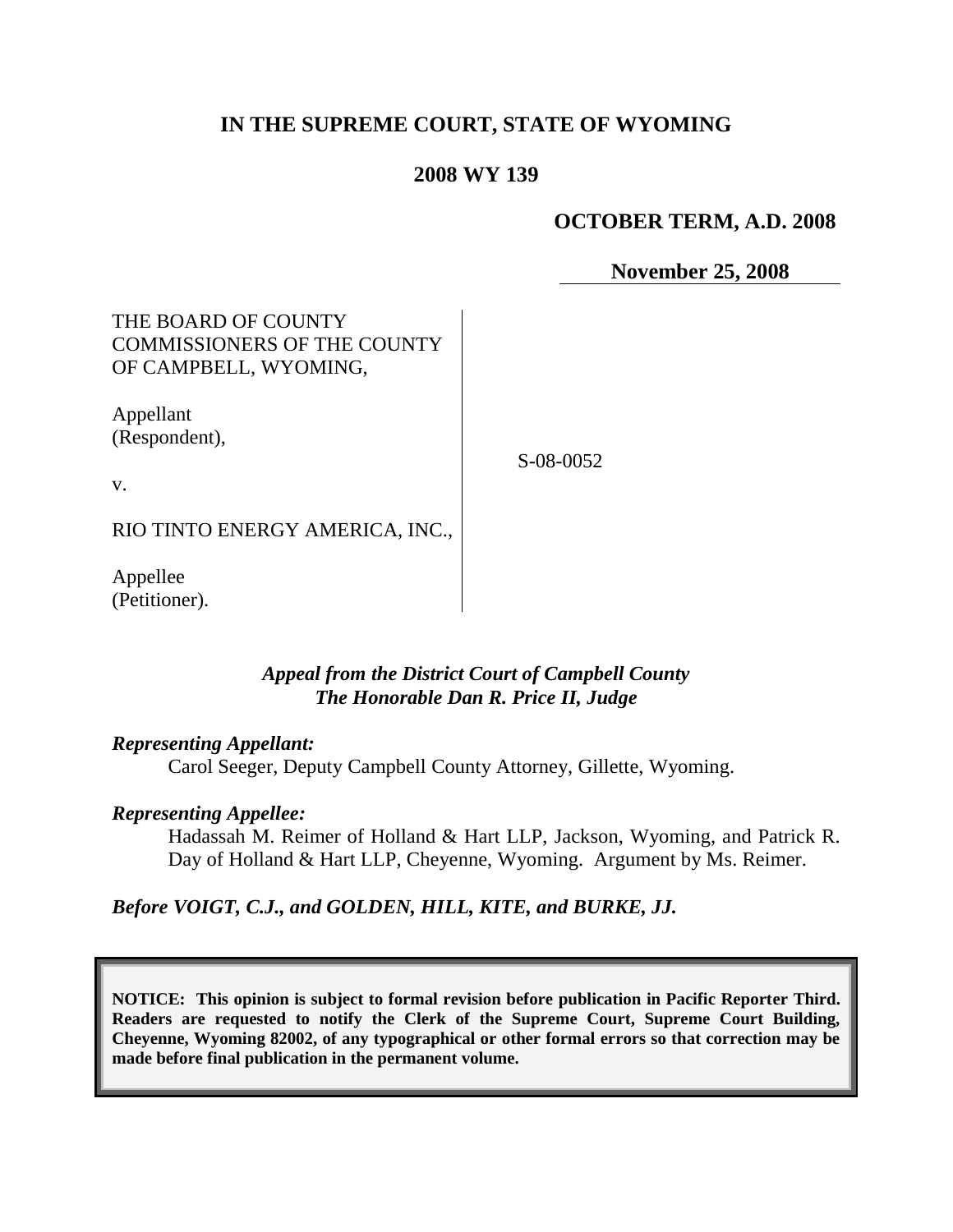### **VOIGT, Chief Justice.**

[¶1] This is an appeal from a district court's reversal of a county's calculation of statutory interest owed upon underpaid taxes. We agree with the district court's reading of the applicable statute and, therefore, affirm.

#### **ISSUE**

[¶2] Does Wyo. Stat. Ann. § 39-14-108(c)(i) (LexisNexis 2007) require counties to offset overpaid taxes against underpaid taxes across tax years in an audit when calculating interest on underpaid taxes?

### **STATUTE**

[ $[$ ]] Wyo. Stat. Ann. § 39-14-108 $(c)(i)$  provides as follows:

(c) Interest. The following shall apply:

(i) The taxpayer is entitled to receive an offsetting credit for any overpaid gross product or severance tax identified by an audit that is within the scope of the audit period, without regard to the limitation period for requesting refunds. In calculating interest, the department or board of county commissioners shall first compute a net deficiency amount after subtracting any offsetting credit and then calculate any interest due[.]

### **STANDARD OF REVIEW**

[¶4] Like the district court, we review administrative agency decisions pursuant to Wyo. Stat. Ann. § 16-3-114(c) (LexisNexis 2007). We do not afford any deference to the decision of the district court, treating the case rather as if it had come directly from the agency. *Davis v. City of Cheyenne*, 2004 WY 43, ¶ 6, 88 P.3d 481, 484 (Wyo. 2004). Similarly, the agency's conclusions of law are not entitled to deference, and the agency is affirmed only if such conclusions are in accordance with the law. *Penny v. State ex rel. Wyo. Mental Health Professions Licensing Bd.*, 2005 WY 117, ¶ 12, 120 P.3d 152, 160 (Wyo. 2005).

[¶5] Statutory construction is a question of law that we review *de novo*. *Powder River Coal Co. v. Wyo. State Bd. of Equalization*, 2002 WY 5, ¶ 6, 38 P.3d 423, 426 (Wyo. 2002).

> This Court considers the entire statute in determining if the language of a statute is ambiguous: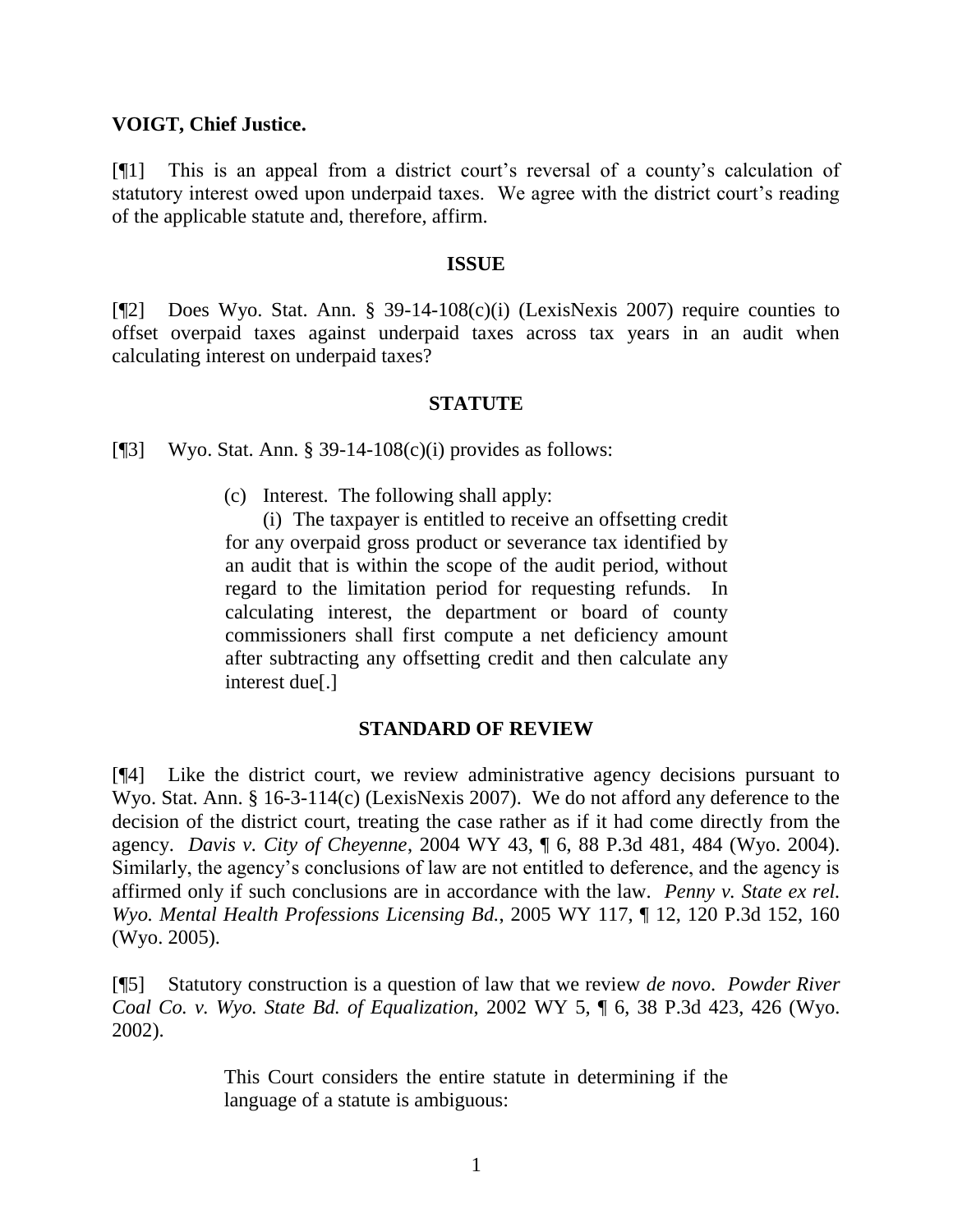In interpreting statutes, our primary consideration is to determine the legislature's intent. All statutes must be construed in *pari materia* and, in ascertaining the meaning of a given law, all statutes relating to the same subject or having the same general purpose must be considered and construed in harmony. Statutory construction is a question of law, so our standard of review is de novo. We endeavor to interpret statutes in accordance with the legislature's intent. We begin by making an inquiry respecting the ordinary and obvious meaning of the words employed according to their arrangement and connection. We construe the statute as a whole, giving effect to every word, clause, and sentence, and we construe all parts of the statute in *pari materia*. When a statute is sufficiently clear and unambiguous, we give effect to the plain and ordinary meaning of the words and do not resort to the rules of statutory construction. *Wyoming Board of Outfitters and Professional Guides v. Clark*, 2001 WY 78, ¶ 12, 30 P.3d 36, ¶ 12 (Wyo. 2001); *Murphy v. State Canvassing Board*, 12 P.3d 677, 679 (Wyo. 2000). Moreover, we must not give a statute a meaning that will nullify its operation if it is susceptible of another interpretation. *Billis v. State*, 800 P.2d 401, 413 (Wyo. 1990) (citing *McGuire v. McGuire*, 608 P.2d 1278, 1283 (Wyo. 1980)).

Moreover, we will not enlarge, stretch, expand, or extend a statute to matters that do not fall within its express provisions. *Gray v. Stratton Real Estate*, 2001 WY 125, ¶ 5, 36 P.3d 1127, ¶ 5 (Wyo. 2001); *Bowen v. State*, *Wyoming Real Estate Commission*, 900 P.2d 1140, 1143 (Wyo. 1995).

*Loberg v. Wyo. Workers' Safety & Comp. Div*., 2004 WY 48, ¶ 5, 88 P.3d 1045, ¶ 5 (Wyo. 2004) (quoting *Board of County Comm'rs of Teton County v. Crow*, 2003 WY 40, ¶¶ 40-41, 65 P.3d 720, ¶¶ 40-41 (Wyo. 2003)). Only if we determine the language of a statute is ambiguous will we proceed to the next step, which involves applying general principles of statutory construction to the language of the statute in order to construe any ambiguous language to accurately reflect the intent of the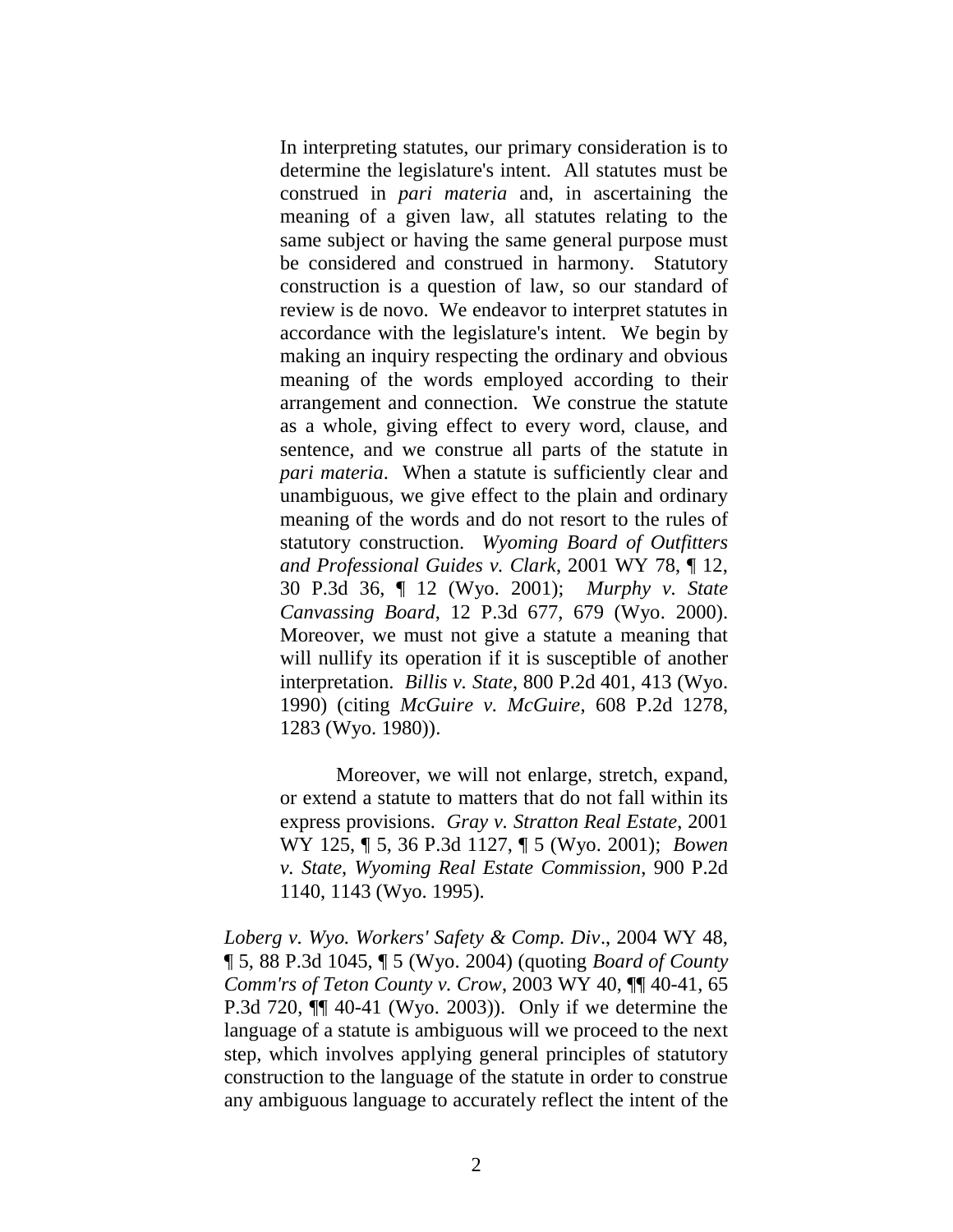legislature. If this Court determines that the language of the statute is not ambiguous, there is no room for further construction. We will apply the language of the statute using its ordinary and obvious meaning.

*BP Am. Prod. Co. v. Wyo. Dep't of Revenue*, 2005 WY 60, ¶ 15, 112 P.3d 596, 604 (Wyo. 2005).

## **FACTS**

[¶6] Rio Tinto Energy America, Inc., formerly Kennecott Energy Company (Rio Tinto), operates two coal mines—Caballo Rojo and Cordero—in Campbell County, Wyoming. After an audit covering the tax years 1999, 2000, and 2001, the Wyoming Department of Audit concluded that Rio Tinto had undervalued its production at both mines for tax years 1999 and 2000, but that it had overvalued production for tax year 2001. The Wyoming Department of Revenue, in re-assessing severance taxes owed to the State of Wyoming, offset the underpayments and overpayments in accordance with Wyo. Stat. Ann. § 39-14-108(c)(i), and then charged Rio Tinto the balance of the underpaid taxes and interest accrued thereon. Rio Tinto paid the taxes and interest to the State.

[¶7] Subsequently, the Department of Revenue certified to Campbell County notices of the valuation changes for the three tax years. The Campbell County Treasurer then issued tax notices to Rio Tinto for the additional *ad valorem* taxes and interest due to the County. In calculating interest, however, the County Treasurer did not credit the 2001 overpayment against the 1999 and 2000 underpayments, under the theory that the statute contemplated netting overpayments and underpayments during an audit period *only between mines for the same tax year, and not between tax years.* Rio Tinto paid the tax due to the County, but contested the interest and sought review by the Board of County Commissioners. The Board voted to approve the calculations made by the County Treasurer. Rio Tinto filed in the district court a Petition for Review of Administrative Action and, on January 30, 2008, the district court reversed the Board's decision. This appeal followed.

### **DISCUSSION**

[¶8] Before we evaluate the statutory language at issue, we will present, in simplified terms, the positions of the parties. For simplicity's sake, we will ignore the payment due dates established by Wyo. Stat. Ann. § 39-14-107(b)(ii) (LexisNexis 2007). Wyo. Stat. Ann. § 39-14-108(c)(iii) (LexisNexis 2007) sets interest on unpaid *ad valorem* taxes at 18% per annum "until paid or collected."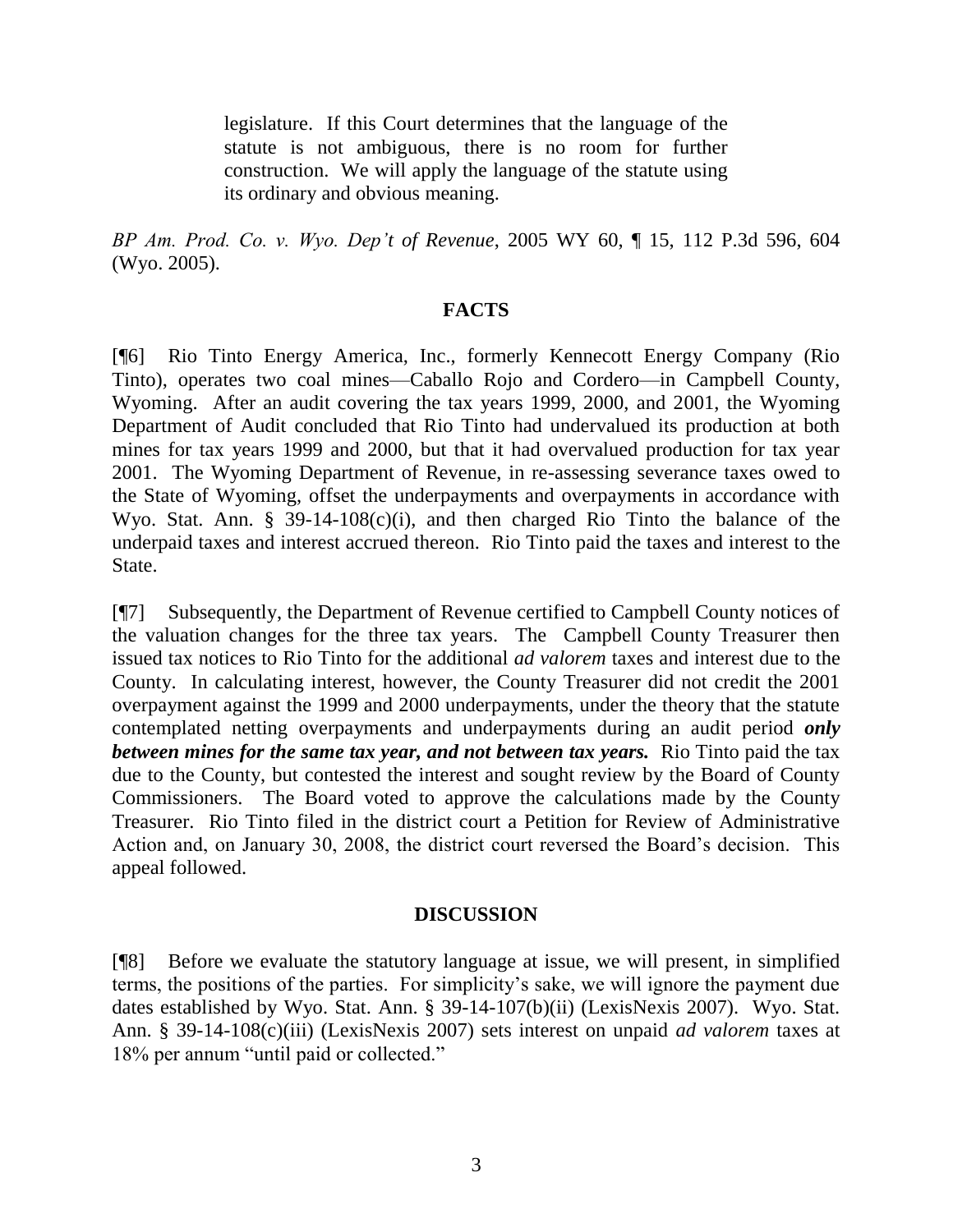[¶9] The County Treasurer would apply the statute by assessing interest on the 1999 underpayment from the due date until paid, would assess interest against the 2000 underpayment from the due date until paid, and would remit to Rio Tinto the 2001 overpayment upon receipt of notice from the Department of Revenue of the overpayment. This remittance would be in the form of a rebate check, and would have no effect on the interest accrued during the audit period in which the overpayment occurred. The County Treasurer asserts that overpayments may only be credited between mines within the same tax year.

[¶10] Rio Tinto, on the other hand, would apply the statute by assessing interest on the 1999 underpayment from its due date and interest on the 2000 underpayment from its due date until receipt of notice of the 2001 overpayment, at which time it would subtract the overpayment from the total and assess interest only on the balance due from that point. Rio Tinto asserts that the statute clearly mandates that any overpayment during the audit period must be credited against any deficiency, across tax years and for both mines.

[¶11] The district court's decision letter is premised upon a conclusion that Wyo. Stat. Ann. § 39-14-108(c)(i) is unambiguous. We agree. The unequivocal mandate of the statute is that a net deficiency be computed, and that any offsetting credit be subtracted in determining the net deficiency for computing interest during the audit. This audit took place in 2005, and it covered the tax years of 1999, 2000, and 2001. The total deficiency for the audit period should have been calculated using the underpayment for tax year 1999 with 18% annual interest thereon from the due date, plus the underpayment for the tax year 2000 with 18% annual interest thereon from the due date. The overage credit for tax year 2001 should have been subtracted from the sum of those two deficiencies on the date it came due, leaving the net underpayment against which future interest was then to be calculated.

[¶12] This is the only reading of the statute that gives effect both to its requirement for the determination of a net deficiency, and for its requirement that any offsetting credit be subtracted if "within the scope of the audit period." The deficiency at the end of tax year 1999 was the amount of the underpayment, plus accrued interest.<sup>1</sup> The deficiency at the end of tax year 2000 was the amount of the total deficiency from the previous year and interest accrued thereon in 2000, plus the new underpayment with accrued interest. The overpayment in 2001 should have been subtracted from the total deficiency, and interest should have continued to accrue on that new number until payment. The County Treasurer's reading of the statute does not give effect to its plain meaning because it fails to deduct the credit to reach a "net" deficiency. If the legislature intended to limit overpayment credits to different mines during the same year, and to disallow

  $<sup>1</sup>$  It is possible for interest to accrue on a deficiency during the tax year in which it becomes due because,</sup> as mentioned, *ad valorem* taxes are due more than once during the year (*see supra* ¶ 8). Interest accrues on unpaid balances from the due date, which is not necessarily the end of the tax year.